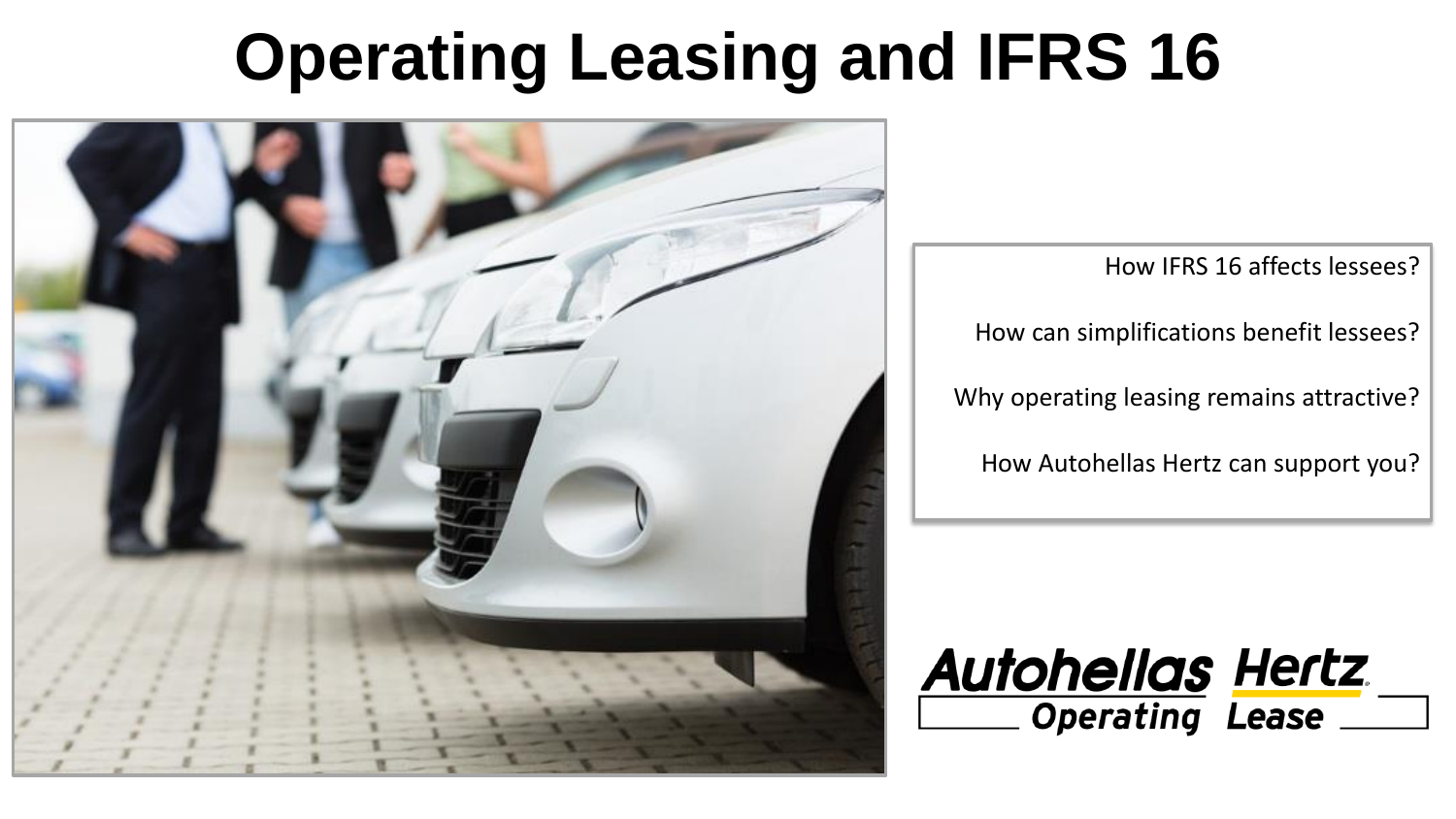

| <b>Question</b>                                            | <b>Answer</b>                                                                                                                                                                                                                                            |
|------------------------------------------------------------|----------------------------------------------------------------------------------------------------------------------------------------------------------------------------------------------------------------------------------------------------------|
| Who is affected?                                           | Entities acting as lessees, having adopted the International Financial Reporting<br>Standards (IFRS) for the preparation of their financial statements.                                                                                                  |
| What is defined as a lease?                                | The new reporting standard defines a lease as a contract, or part of a contract,<br>that conveys the right to use an asset (the car) for a period of time in exchange for<br>consideration.                                                              |
| Why the change?                                            | The new reporting standard is introduced in an effort to ensure that information<br>that faithfully represents lease transactions is reported and provides a basis for<br>users of financial statements to assess the information stemming from a lease. |
| What is new?                                               | Under the new reporting standard, any discrimination between operating and<br>financial leasing is eliminated and a single lessee accounting model is introduced.                                                                                        |
| Are there exemptions to this new<br>reporting standard?    | The only (optional) exemptions are those lease agreements that meet one of the<br>following conditions:<br>A) lease period <12 months<br>B) value of the asset when new <us \$5,000<="" td=""></us>                                                      |
| When will the new reporting standards<br>come into effect? | Companies will have to comply with the new reporting standards, as of<br>1.1.2019.                                                                                                                                                                       |
| What support does Hertz Autohellas<br>provide?             | Customers of Hertz Autohellas will be able to download all the data needed<br>during the duration of the lease contract, through a newly-customized tool that<br>can be found on our website soon.                                                       |

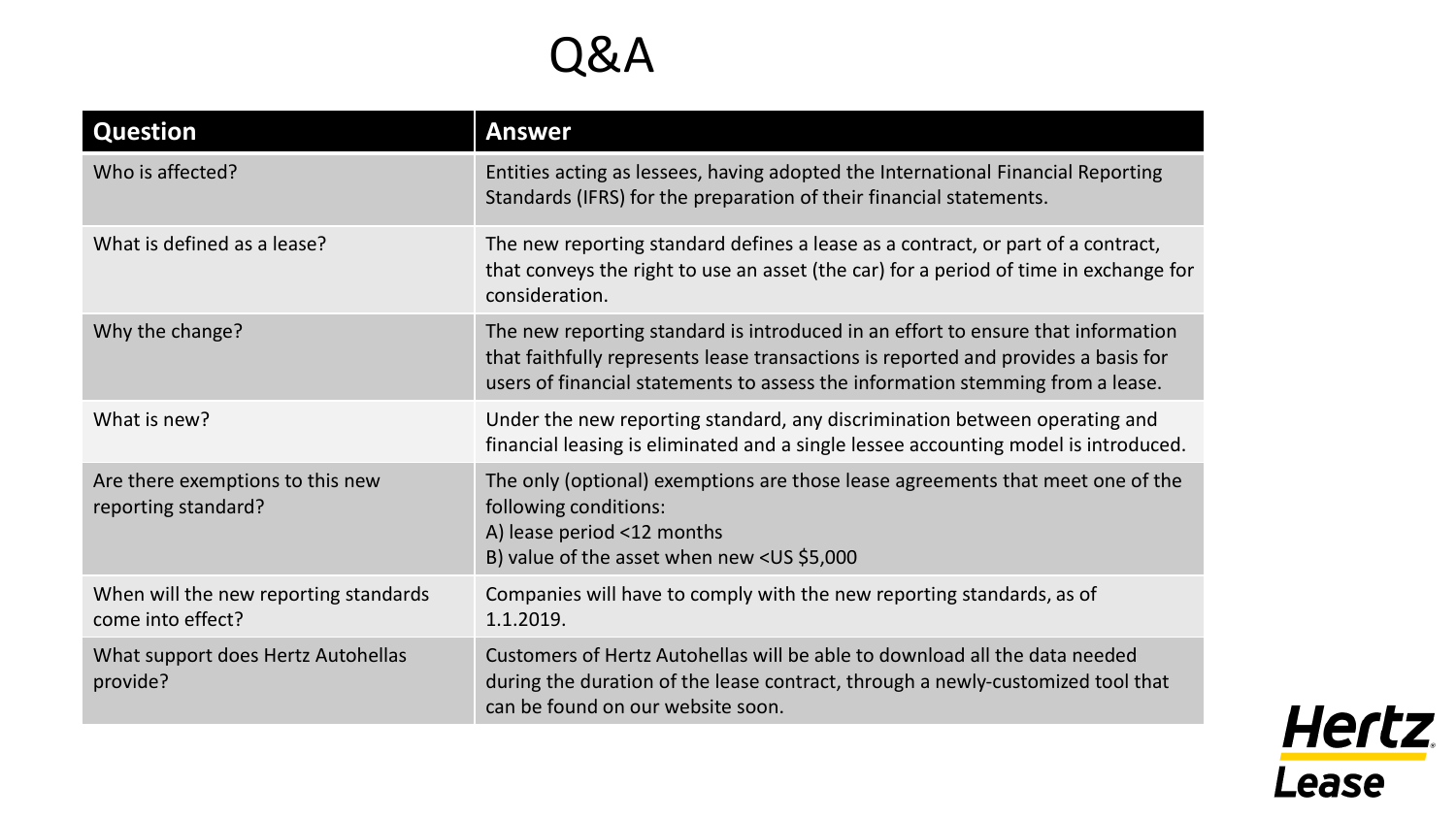## How IFRS 16 affects lessees?

|                      |                                                       | <b>Before</b> | After |
|----------------------|-------------------------------------------------------|---------------|-------|
| P&L                  | Lease (expense)                                       |               |       |
|                      | <b>Interest Expenses</b>                              |               |       |
|                      | Depreciation                                          |               |       |
| <b>Balance Sheet</b> | Assets - Right-of-use asset                           |               |       |
|                      | Liabilities - Lease Liability (contractual agreement) |               |       |



| <b>Income Statement</b> | <b>Balance Sheet</b>            |
|-------------------------|---------------------------------|
| EBITDA                  | Total Assets, Total Liabilities |
| EAT (in early years)    | Net Assets (in early years)     |

- Companies that report under IFRS will have to recognize a **right of use asset** and a **lease liability** on their balance sheet for all types of leases of vehicles, as of January 1st 2019.
- Under previous guidance (IAS 17), payments for operating leases of vehicles were recognized **as operating expenses** in the income statement on **a straight line basis**.
- Impact on the income statement is that the total lease expense will be **front-loaded** even when cash rentals are constant.
- IFRS 16 will have an impact on lessees' **financial ratios**.

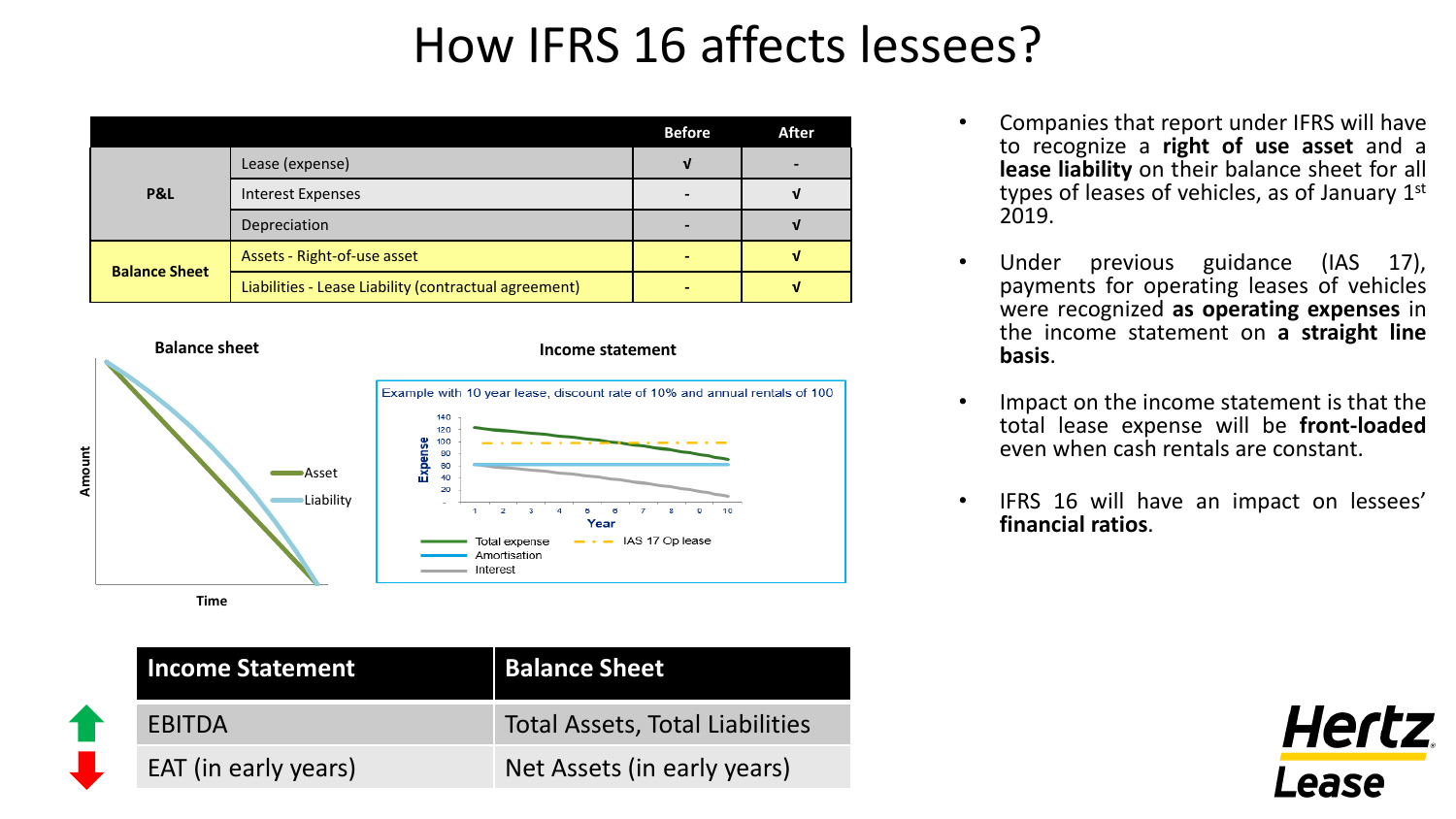### How can simplifications benefit lessees?

### **Optional recognition exemption for short – term leases:**

IFRS 16 offers lessees a recognition exemption for **shortterm leases** of vehicles (less than 12 months).

For these leases, lessees can continue to straight-line the expense in the income statement and keep them off balance sheet.

#### **Unbundling lease from non-lease components:**

Vehicle lease contracts usually contain non-lease components, such as maintenance.

IFRS 16 requires allocation of contract payments between lease and non-lease (service) components on basis of **relative standalone prices**. Relative standalone prices may not be readily available and lessees may need to apply considerable judgement in order to **estimate** these prices.

IFRS 16 provides lessees a practical simplification to treat entire contracts that contain a lease as a single lease, **removing the need for an unbundling exercise**.

Lessees need to consider the simplifications provided by the new standard in order to **reduce the effort and costs**  associated with the application of IFRS 16.

#### **Discount rate:**

Under IFRS 16, lease payments included in the lease liability should be discounted using the interest rate implicit in the lease, if this can be readily determinable; otherwise the **incremental borrowing rate** shall be used.

The IASB provided the alternative of incremental borrowing rate, considering that it is likely difficult for lessees to obtain the relevant information from lessors in order to determine the interest rate implicit in the lease.

*Hertz* ease